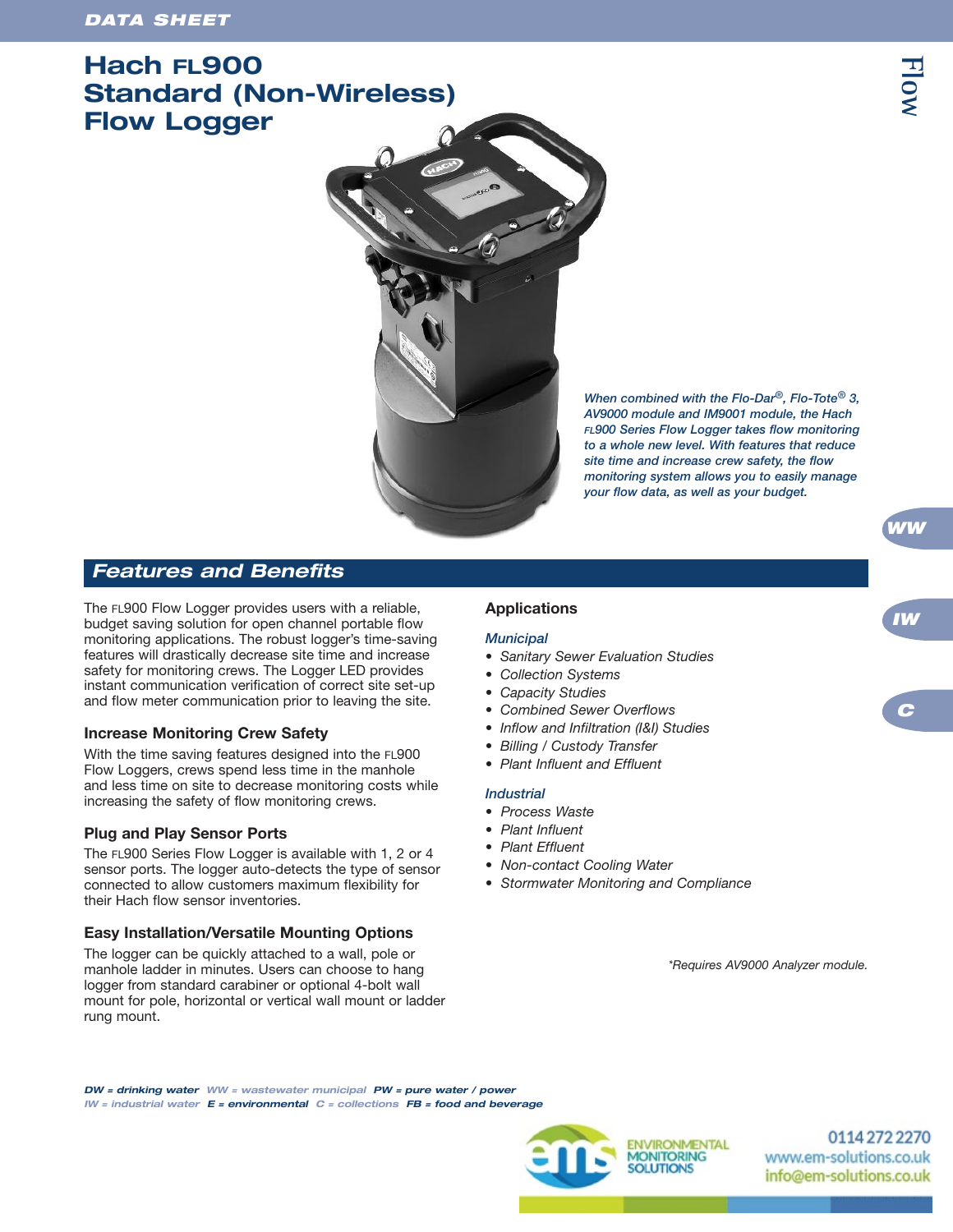## *Specifications\**

*Dimensions (W x D x H)* 25.4 x 22 x 40 cm (10.0 x 8.7 x 16.0 in.)

*Enclosure* PC/ABS structural foam

*Environmental Rating* NEMA 6P (IP68)

#### *Weight (Using Model FL900)*

4.5 kg (10 lb)—no batteries; 6.3 kg (14 lb)—2 batteries; 8.2 kg (18 lb)—4 batteries

*Operating Temperature* -18 to 60ºC (0 to 140ºF) at 95% RH

*Storage Temperature* -40 to 60ºC (-40 to 140ºF)

#### *Power Requirements*

8 to18 Vdc from batteries

#### *Battery Life at 15 minute logging intervals (at room temperature)*

 days with 4 lantern batteries and a Flo-Dar sensor days with 4 lantern batteries and a Flo-Tote sensor days with 4 lantern batteries and a Sub AV sensor with AV9000 analyzer module

(4 lantern batteries shall be included with each logger)

#### *Sensor Ports*

1, 2 or 4

*Connectors*

Stainless steel connectors

#### *LED Status Indicator*

- Green Flashes every 3 seconds during normal operation. Flashes every 15 seconds during sleep mode.
- Red Flashes when an attached sensor does not agree with the logger program, when an expected sensor is not found or the sensor is not working properly.

#### *Datalog Channels*

16 maximum

#### *Alarms*

Maximum of 16 channel alarms including high/high, high, low, low/low

*Alarm Actions*

Change logging interval

#### *Logging Intervals*

1, 2, 3, 4, 5, 6, 10, 12, 15, 20, 30 or 60 minutes Primary and secondary intervals for dynamic logging.

#### *Data Storage*

Event Log: 1,000 events maximum in non-volatile flash memory Sample History: 2,000 sample events maximum in non-volatile flash memory Datalog: 325,000 data points; 1128 days for 3 channels at 15-minute log intervals

#### *Local Communication*

**USB** RS232 (Baud rates: 9600, 19200, 38400, 57600, 115200)

*Protocols*

Local Modbus RTU

#### *Timebase Accuracy*

±0.002%

#### *Supported Sensors / External Devices*

Flo-Dar, Flo-Tote 3, Submerged Area Velocity Sensor†, and Sigma 950†, Rain Gauge, Sigma SD900 Sampler (with FL901, FL902 and FL904 only)

#### *Certifications*

Logger: CE

### *Warranty*

1 year

#### *Set-up/Data Retrieval*

Flo-Ware for Windows software is required for programming the logger, data management, and report generation. It is compatible with desktop/laptop computers utilizing Windows operating system. Minimum resolution needed is 1024x768.

FL900 Flow Logger meets CE requirements.

*†Requires external module.*

*\*Specifications subject to change without notice.*

## *Engineering Specifications*

- 1. Exterior dimensions of the Flow Logger shall be: 25.4 W x 22 D x 40 cm H (10.0 W x 8.7 D x 16.0 in. H)
- 2. The Flow Logger enclosure material shall be PC/ABS structural foam with NEMA 6P (IP68) rating.
- 3. The Operating temperature for the Flow Logger shall be -18 to 60ºC (0 to 140ºF) at 95% relative humidity and storage temperature of  $-40$  to  $60^{\circ}$ C ( $-40$  to  $140^{\circ}$ F).
- 4. Power requirements of the Flow Logger shall be 8 to18 Vdc from batteries.
- 5. The Flow Logger shall have a battery life of 185 days, when using a Flo-Dar sensor, 306 days

when using a Flo-Tote sensor, and 360 days when using a Sub AV with AV9000 analyzer module, utilizing 4 batteries at a 15 minute logging interval at room temperature.

- 6. The Flow Logger shall have 1, 2 or 4 sensor ports and one communications port with stainless steel connector.
- 7. The Flow Logger shall have primary logging intervals of 1, 2, 3, 4, 5, 6, 10, 12, 15, 20, 30 or 60 minutes.
- 8. The Flow Logger shall have secondary logging intervals available to modify the logging rate based on a defined channel alarm condition or trigger for dynamic logging.
- 9. The Flow Logger data storage event log shall be 1,000 events maximum in non-volatile flash memory.
- 10. Timebase Accuracy of the Flow Logger shall be 0.002%.
- 11. The Flow Logger shall support the Flo-Dar, Flo-Tote 3, Submerged Area Velocity Sensor and Sigma 950.
- 12. The Flow Logger shall be able to connect to a lap top or desk top PC using either USB or RS232 serial connection.
- 13. The Flow Logger shall have an LED indicator for operating /programming status visible on the topmost horizontal surface of the logger.
- 14. The Flow Logger shall be a Hach FL900 Flow Logger.

*2*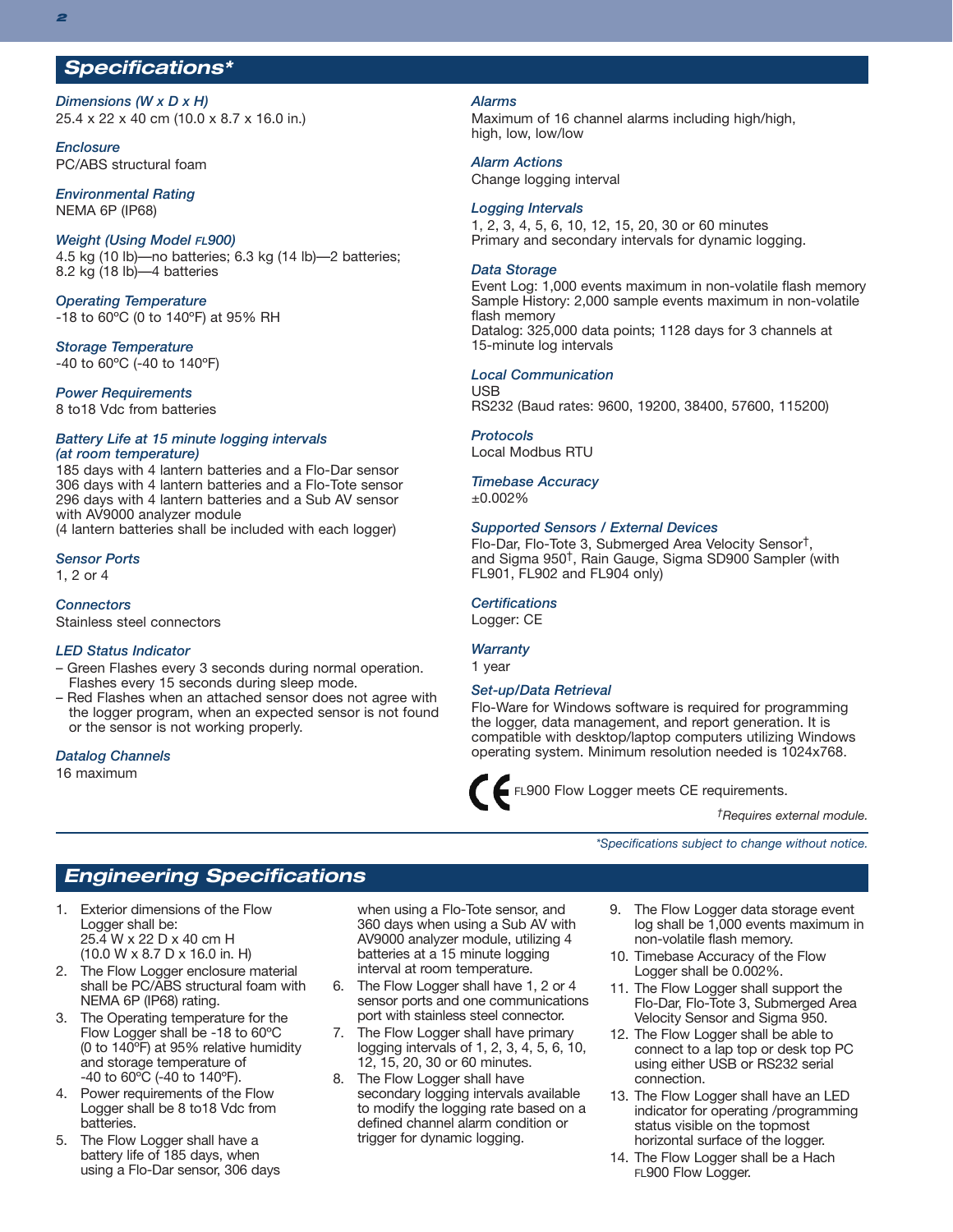# *Dimensions*





# *Installation/Mounting Options*



*Flow Logger Suspension Cable with Carabiner (Standard)*



*Flow Logger Wall Mount Prod. No. 8542700 (Optional)*



*Flow Logger Ladder Rung Mount Prod. No. 8544500 (Optional)*